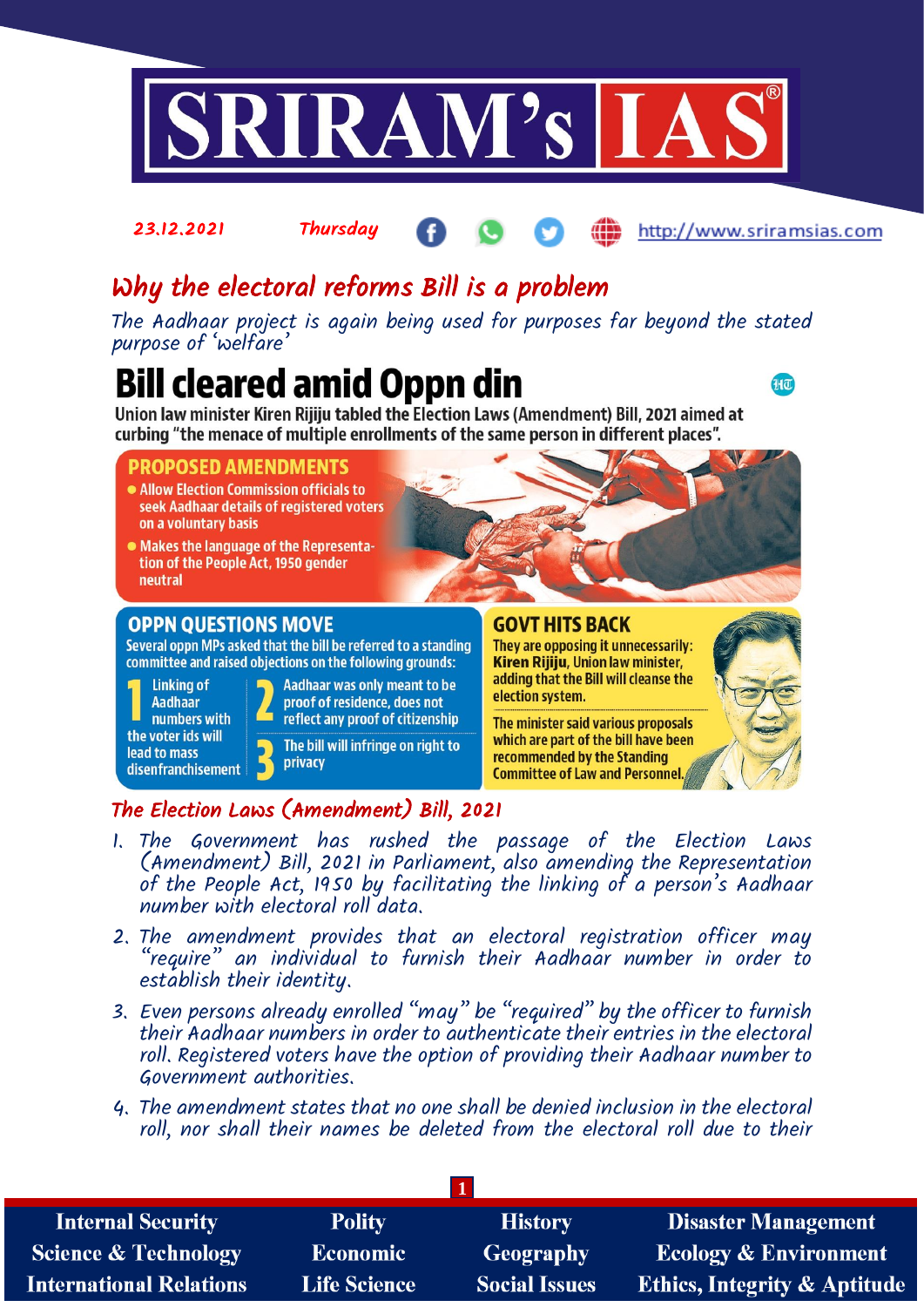

inability to furnish the Aadhaar number "due to such sufficient cause as may be prescribed".

5. Such individuals may be allowed to furnish alternate documents, as prescribed by the Central government.

### Issues with amendment:

There are various substantive and procedural concerns with the amendments passed.

- 1. First, although the Government has termed these measures as voluntary, the provisions of the amendment belie this. The electoral officer clearly has uncanalised discretion  $-$  since the law does not prescribe any guiding principles  $-$  to decide when an Aadhaar number may be "required".
- 2. Moreover, the Central government has the final say in prescribing the conditions ("sufficient cause") under which an individual will be permitted to enter or remain on the electoral rolls, in case of her "inability" to furnish their Aadhaar
- 3. This means that the Central government will decide what reasons are considered acceptable for a voter to remain on the electoral roll.
- 4. Interestingly, the law does not even consider a situation where an individual may be opposed to linking her Aadhaar number to the electoral database — further undermining the voluntary premise of the amendments.

### The burden of proof shifts

- 1. In this manner, the burden of proof has been reversed. Instead of the Government proactively ensuring registration on the electoral rolls (such as through house-to-house verification) to achieve universal adult franchise, the burden now shifts to individuals who may be unable/unwilling to link their Aadhaar to justify their retention on the rolls.
- 2. In fact, deletion from the voter rolls will happen without any procedural safeguards since, at the moment, the law does not provide for a right to a hearing before such deletion.
- 3. Such a step has real-world consequences. In 2015, media reports highlighted how lakhs of voters in Andhra Pradesh and Telangana were reportedly excluded from the electoral process due to the practice of linking *Aadhaar* numbers with electoral ID.
- 4. Right to Information replies indicated that such deletion was carried out without any door-to-door verification of the identity of individuals. The

| <b>Internal Security</b>        | <b>Polity</b>       | <b>History</b>       | <b>Disaster Management</b>              |
|---------------------------------|---------------------|----------------------|-----------------------------------------|
| <b>Science &amp; Technology</b> | <b>Economic</b>     | Geography            | <b>Ecology &amp; Environment</b>        |
| <b>International Relations</b>  | <b>Life Science</b> | <b>Social Issues</b> | <b>Ethics, Integrity &amp; Aptitude</b> |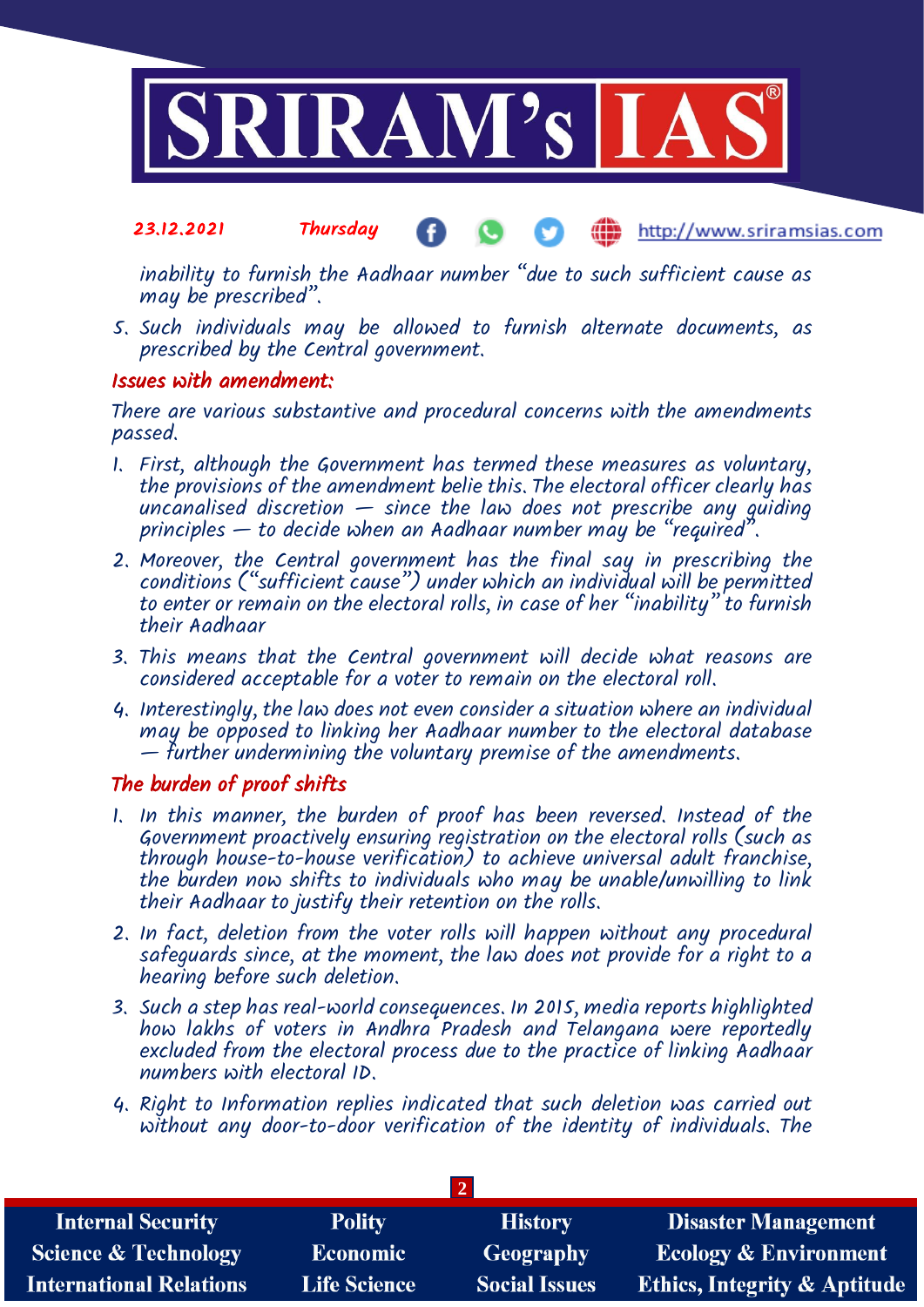

Supreme Court of India had to finally intervene to stop the linking process since the constitutionality of the Aadhaar Act was under challenge then.

### Political profiling

- 1. Second, there are concerns that the amendment will result in political profiling. By linking electoral IDs with Aadhaar numbers, it is much easier for the Government to track which voter has accessed welfare subsidies and benefits using their Aadhaar.
- 2. This can be used by political parties to selectively target their messages to specific voters, using information that is not publicly available.

### Procedural lapses:

- 1. There are also procedural concerns that relate to the manner in which the amendment was passed.
- 2. The Government introduced the Bill on December 20 and passed it on the same day in the Lok Sabha, while pushing it through the Rajya Sabha on the next date (December 21).
- 3. Members of Parliament were not given time to understand or debate the implications of the amendments. Despite calls for the division of vote in both Houses, the law was passed on the basis of a voice vote.
- 4. This undermines the fundamental premise of parliamentary democracy  $$ to allow elected representatives the opportunity to voice the concerns of their constituents over laws that affect them.

### Not substantiated

- 1. This is especially important since the Government has failed to provide any empirical data that demonstrates either the extent of the problem of bogus voters in the electoral roll (justifying this extraordinary measure) or the success of Aadhaar in de-deduplication.
- 2. It is now well known that the Aadhaar database is beset with errors and exclusions. This is partly because there is no verification of the authenticity of the demographic information on the Aadhaar database, i.e. the UIDAI does not independently authenticate the information provided by an applicant at the time of enrolment.
- 3. In fact, both the Calcutta High Court and the Allahabad High Court have refused to rely on the authenticity of Aadhaar data, noting, "There is definitely something amiss with the Aadhaar enrolment process if important demographic information such as the name of the applicant's father, as in the case in hand, can be falsified and even go undetected."

| <b>Internal Security</b>        | <b>Polity</b>       | <b>History</b>       | <b>Disaster Management</b>              |
|---------------------------------|---------------------|----------------------|-----------------------------------------|
| <b>Science &amp; Technology</b> | <b>Economic</b>     | Geography            | <b>Ecology &amp; Environment</b>        |
| <b>International Relations</b>  | <b>Life Science</b> | <b>Social Issues</b> | <b>Ethics, Integrity &amp; Aptitude</b> |

**3**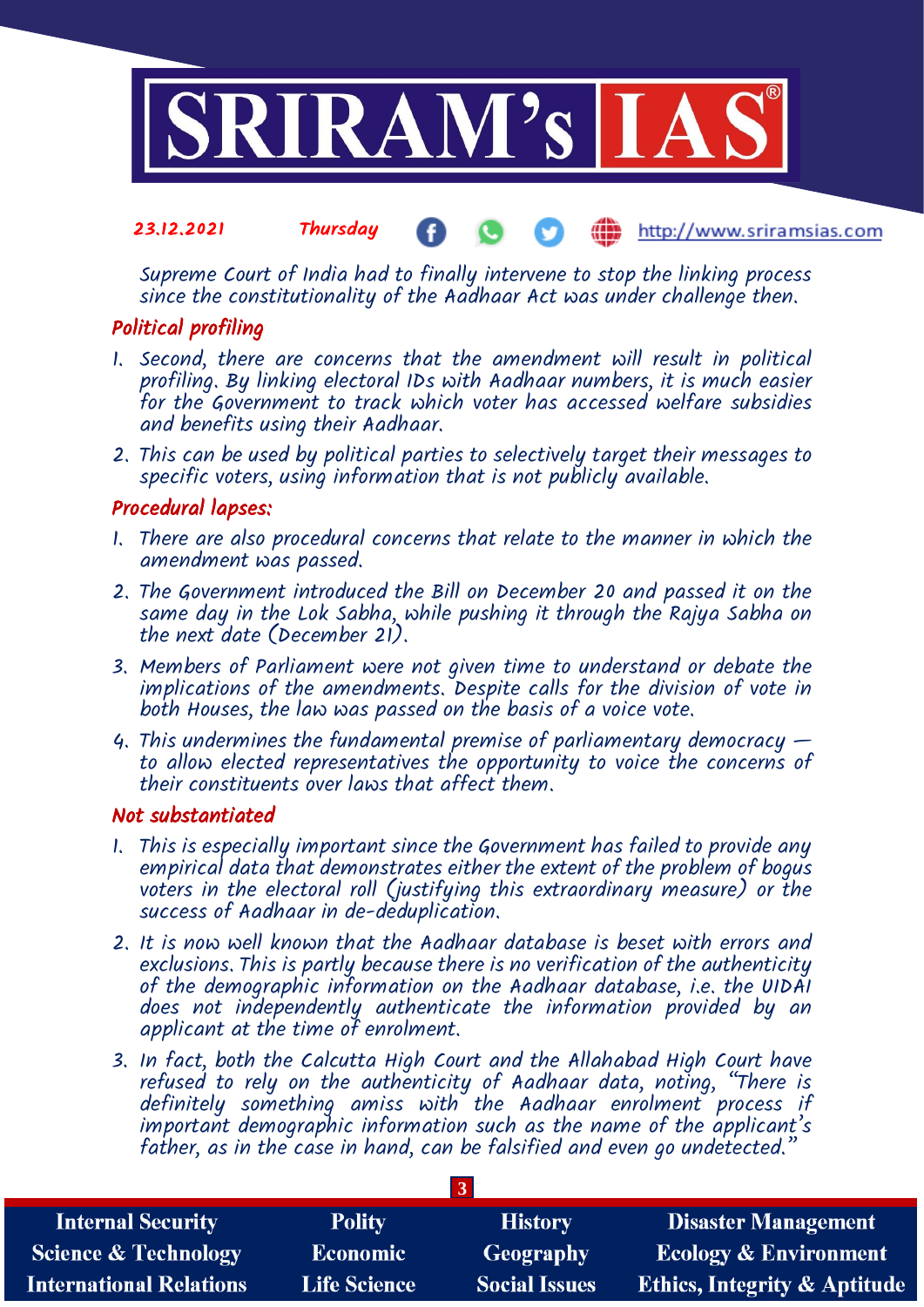

Finally, it is worth questioning how the Aadhaar project is once again being used for purposes far beyond the stated "welfare" purpose that was upheld by the Supreme Court of India in the Aadhaar judgment as the basis for the introduction of the Aadhaar Act as a Money Bill in Parliament. It is likely that some of these issues will be litigated before the Supreme Court.

## As a regional leader, not a victim of circumstance

India must respond to neighbourhood challenges by making it clear that it is an arbiter of its destiny and the region's

### Four Challenges to the region:

- 1. a greater caution in power projection by the United States,
- 2. the rise of China has permeated many spheres but also resulted in territorial tensions.
- 3. the American pull-out from Afghanistan
- 4. the novel coronavirus pandemic

### Handling the Afghan issue

- 1. To begin with, there is the challenge that the situation in Afghanistan has thrown up, triggered by the U.S. decision to pull out all troops.
- 2. It is clear that New Delhi has failed to effect outcomes in a country where it has had a role historically and is now left studying the threats that will emanate from Afghanistan  $-$  from terror groups, narcotics, and mass migration to flee the growing humanitarian crisis there.

### Three failures vis a vis Afghanistan:

- 1. The first is a failure to recognise where U.S. policy was leading
- 2. The second is one that New Delhi persists in today: the failure to secure its friends in Afghanistan.
- 3. The third, is a failure to sow the seeds today for a better future for Afghanistan tomorrow, one which has a strong Indian presence in it.

### Dealing with China

1. The next big challenge India has faced is from Chinese aggression, quite directly.

| <b>Internal Security</b>        | <b>Polity</b>       | <b>History</b>       | <b>Disaster Management</b>              |
|---------------------------------|---------------------|----------------------|-----------------------------------------|
| <b>Science &amp; Technology</b> | <b>Economic</b>     | Geography            | <b>Ecology &amp; Environment</b>        |
| <b>International Relations</b>  | <b>Life Science</b> | <b>Social Issues</b> | <b>Ethics, Integrity &amp; Aptitude</b> |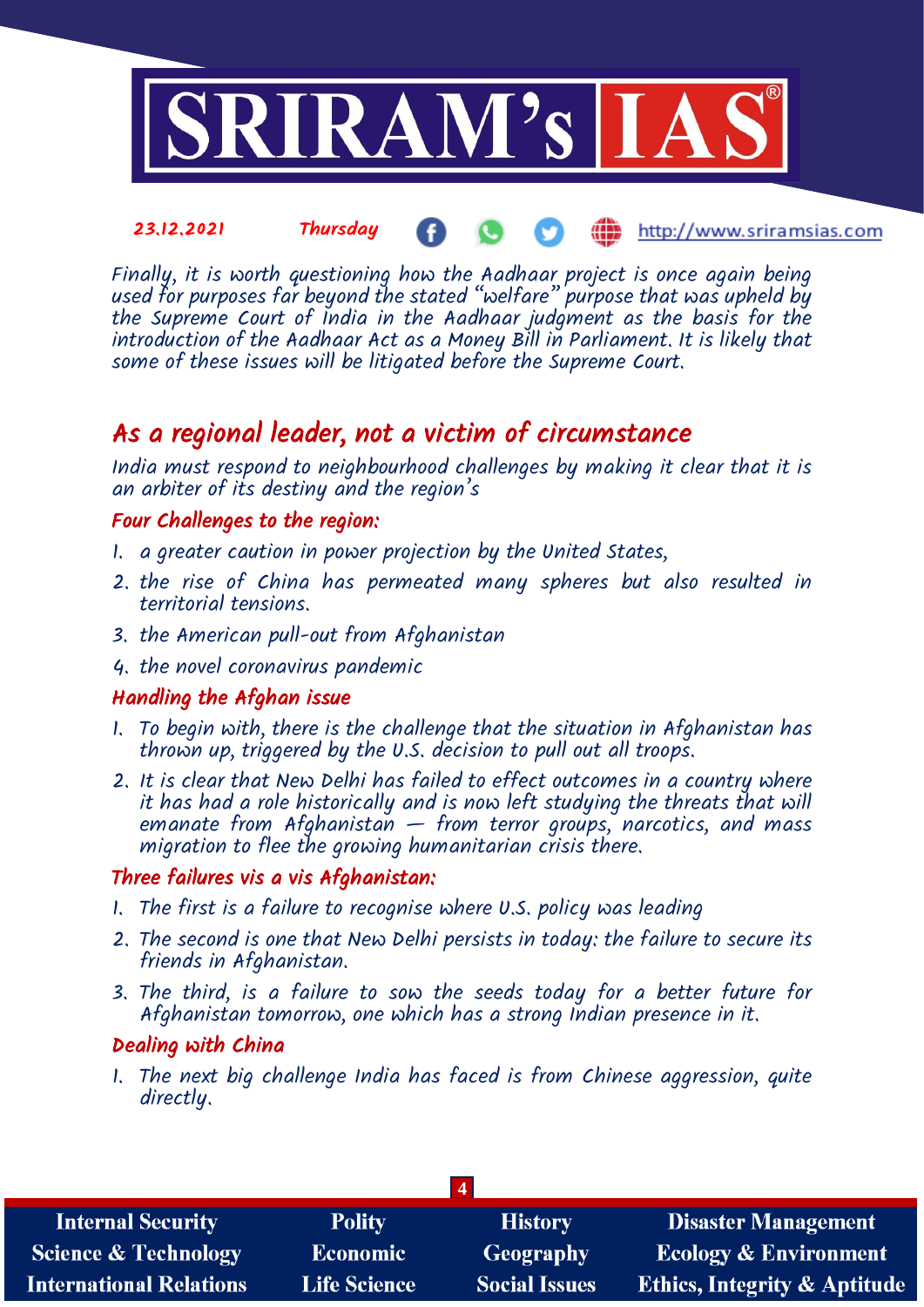

### 23.12.2021 Thursday

### http://www.sriramsias.com

- ground sources, satellite maps and official releases that the People's Liberation Army (PLA) has amassed along the Line of  $Control$   $(LAC)$  in unprecedented numbers for "p<sup>'</sup>eace-time", built villages and<br>settled populations inside populations disputed territory claimed by India; it has also dug trenches, brought in heavy artillery and prepared road and helicopter and aircraft landing infrastructure for its forces right up to the boundary with India.
- 3. The Government's reticence in acknowledging actions is no longer seen as being  $'$ discretion over valour". It is seen, particularly in the region, as deliberate diffidence on India's part.
- 4. The Government is unaware of the reasons for the Chinese action, which is disingenuous or exposes a lack of strategic thinking.

Those who have analysed the situation more closely have pointed to five decided objectives behind China's aggression at the LAC:

- 1. To "reclaim" territory it claims it has lost over hundreds of years from the South China Sea to Tibet
- 2. To restrict India's recent efforts at building border infrastructure,

2. It is clear from a number of Key infrastructure along India-China border Projects completed or under construction



### Disputed China-India border area



**Internal Security Polity History Disaster Management Science & Technology Economic Geography Ecology & Environment Life Science International Relations Social Issues Ethics, Integrity & Aptitude** 

**5**